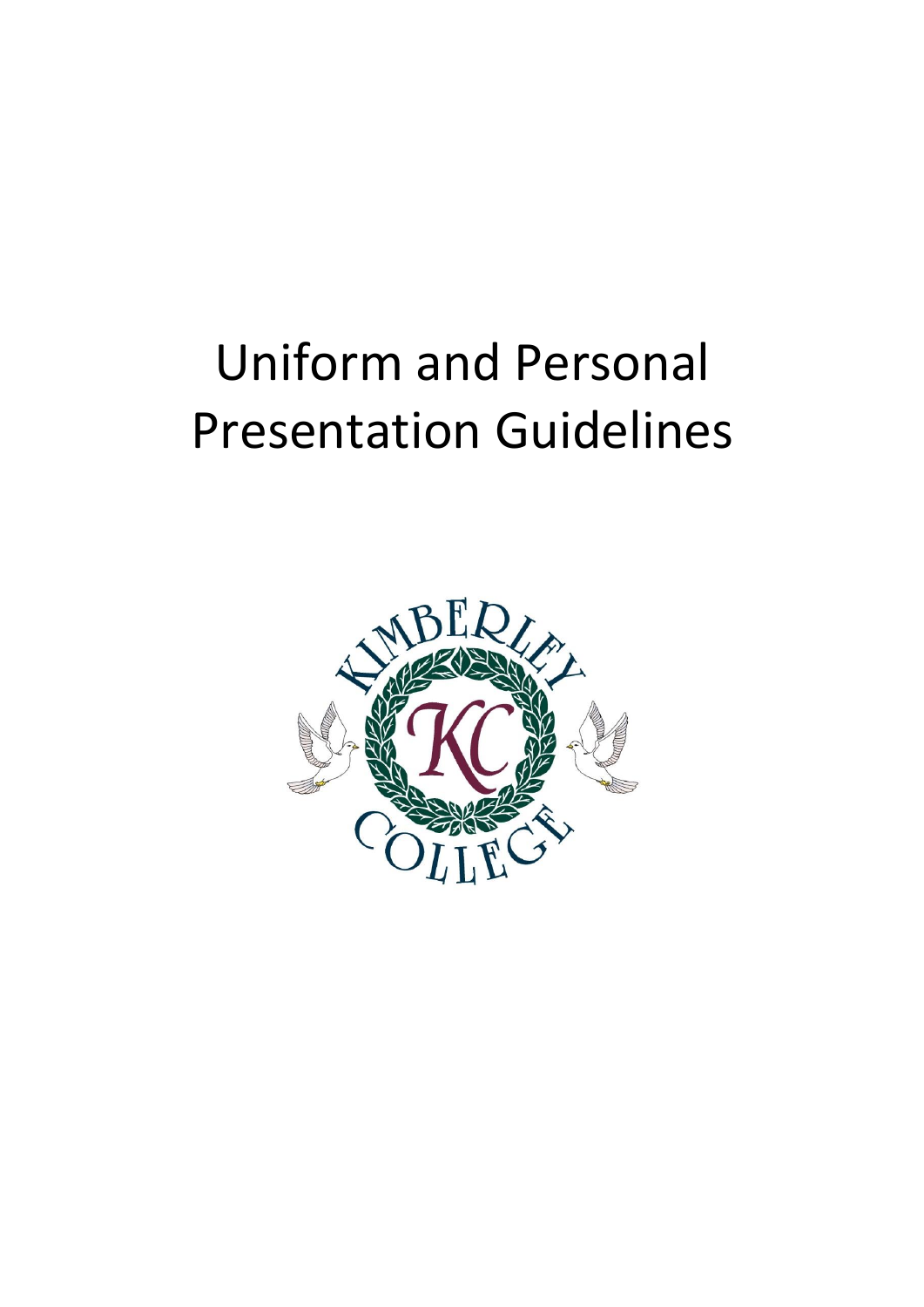

## **Uniform and Personal Presentation Policy**

Students are expected to take pride in their personal appearance and the wearing of correct school uniform.

**Personal Hygiene:** Personal cleanliness is the responsibility of each and every student.

**Uniform:** The wearing of the correct uniform to and from school and on excursions is compulsory, and no individualised additions, alterations or substitutions are acceptable without clearance by the Senior Leadership Team. Uniforms must be worn at all times neatly and cleanly. On days when you have sport or Physical Education, you may wear the sports uniform to and from school. The uniform detailed below is available for purchase from School Locker, 2/3878 Pacific Motorway, Loganholme (Ph. 34409701).

# **Girl's Uniform:**

#### *Primary School*

- Tartan dress **or** tartan shirt with culottes
- Navy tights or white socks (no ankle socks)
- Plain navy jumper (Prep 2)
- KC formal jacket or KC sports jacket (3 6)
- Black formal shoes no jogger or slipper varieties

#### *Middle School*

- Blue tartan skirt
- White blouse
- Tie with badge
- White socks no ankle socks
- KC pullover jumper or formal blazer
- KC sports jacket
- Black/navy tights may be worn in winter
- Black leather shoes with heel no jogger or slipper varieties

NB: On 'Excellence' days, all Middle School students are permitted to wear their KC sports uniform

#### *Senior School*

- Blue senior dress
- Senior tie (on purchase of dress)
- White socks no ankle socks
- KC pullover jumper or formal blazer
- KC sports jacket
- Senior jacket for Year 12 students
- Black leather shoes with heel no jogger or slipper varieties

NB: On Wednesday, **all** Senior School students (10 - 12) are permitted to wear their KC sports uniform

#### **Boy's Uniform:** *Primary School*

- Tartan shirt
- Navy shorts
- Grey socks no ankle socks
- Plain navy jumper (prep 2)
- KC formal jacket or KC sports jacket (3 6)
- Black formal shoes no jogger or slipper varieties